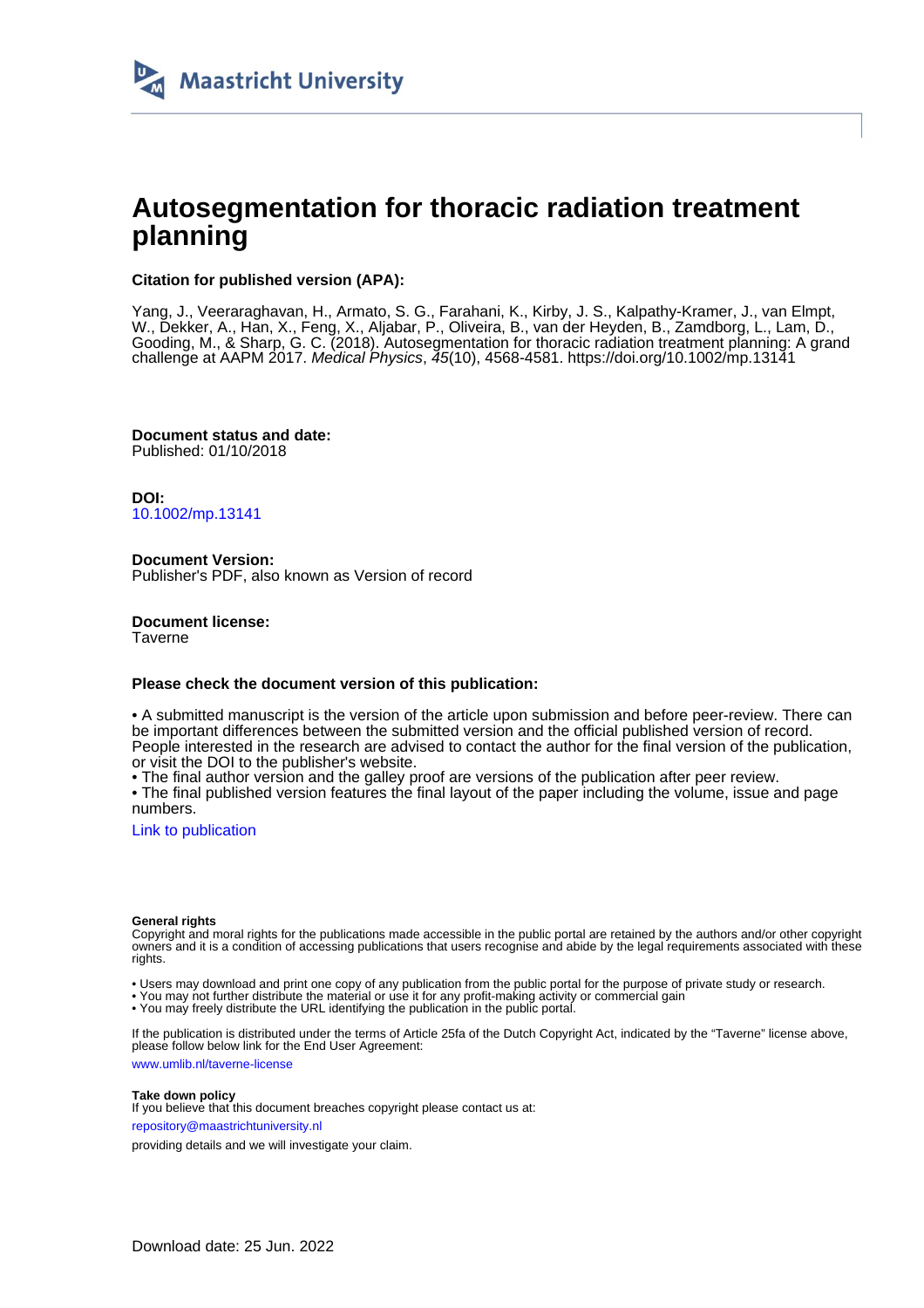## Autosegmentation for thoracic radiation treatment planning: A grand challenge at AAPM 2017

Jinzhong Yang<sup>[a\)](#page-14-0)</sup> Department of Radiation Physics, The University of Texas MD Anderson Cancer Center, Houston, TX, USA

Harini Veeraraghavan Memorial Sloan Kettering Cancer Center, New York, NY, USA

## Samuel G. Armato III

Department of Radiology, The University of Chicago, Chicago, IL, USA

## Keyvan Farahani

Cancer Imaging Program, National Cancer Institute, Bethesda, MD, USA

Justin S. Kirby Cancer Imaging Program, Frederick National Laboratory for Cancer Research sponsored by the National Cancer Institute, Frederick, MD, USA

Jayashree Kalpathy-Kramer Harvard Medical School, Boston, MA, USA Massachusetts General Hospital, Boston, MA, USA

## Wouter van Elmpt and Andre Dekker

Department of Radiation Oncology (MAASTRO), GROW - School for Oncology and Developmental Biology, Maastricht University Medical Center, Maastricht, The Netherlands

Xiao Han Elekta Inc., Maryland Heights, MO, USA

Xue Feng Department of Biomedical Engineering, University of Virginia, Charlottesville, VA, USA

Paul Aljabar Mirada Medical Ltd, Oxford, UK

## Bruno Oliveira

Life and Health Sciences Research Institute (ICVS), School of Medicine, University of Minho, Braga, Portugal ICVS/3Bs - PT Government Associaste Laboratory, Braga/Guimares, Portugal

## Brent van der Heyden

Department of Radiation Oncology (MAASTRO), GROW - School for Oncology and Developmental Biology, Maastricht University Medical Center, Maastricht, The Netherlands

Leonid Zamdborg Department of Radiation Oncology, Beaumont Health, Royal Oak, MI, USA

Dao Lam Department of Radiation Oncology, Washington University School of Medicine in St. Louis, St. Louis, MO, USA

Mark Gooding Mirada Medical Ltd, Oxford, UK

Gregory C. Sharp Massachusetts General Hospital, Boston, MA, USA

(Received 12 April 2018; revised 15 August 2018; accepted for publication 15 August 2018; published 19 September 2018)

Purpose: This report presents the methods and results of the Thoracic Auto-Segmentation Challenge organized at the 2017 Annual Meeting of American Association of Physicists in Medicine. The purpose of the challenge was to provide a benchmark dataset and platform for evaluating performance of autosegmentation methods of organs at risk (OARs) in thoracic CT images.

Methods: Sixty thoracic CT scans provided by three different institutions were separated into 36 training, 12 offline testing, and 12 online testing scans. Eleven participants completed the offline challenge, and seven completed the online challenge. The OARs were left and right lungs, heart, esophagus, and spinal cord. Clinical contours used for treatment planning were quality checked and edited to adhere to the RTOG 1106 contouring guidelines. Algorithms were evaluated using the Dice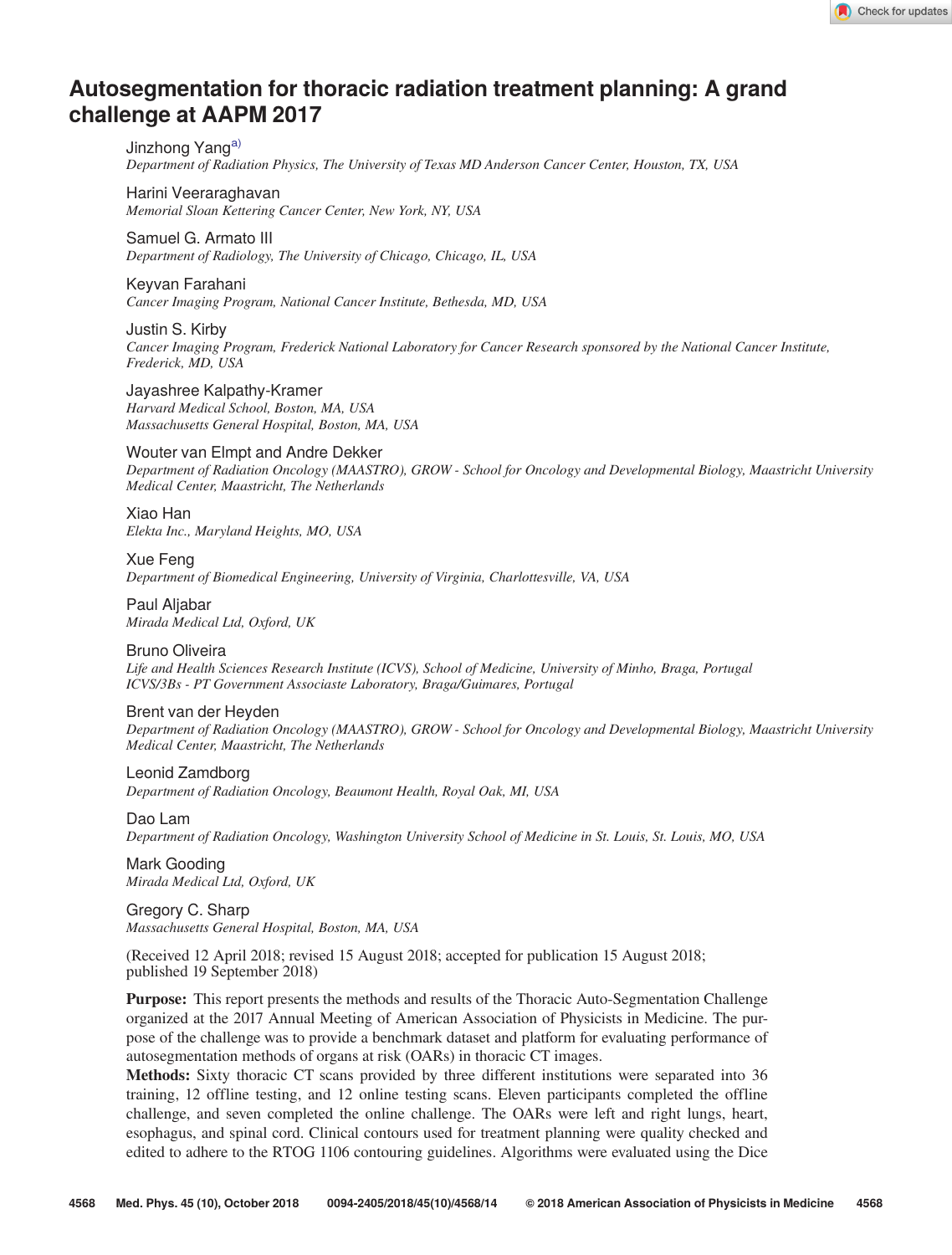coefficient, Hausdorff distance, and mean surface distance. A consolidated score was computed by normalizing the metrics against interrater variability and averaging over all patients and structures. Results: The interrater study revealed highest variability in Dice for the esophagus and spinal cord, and in surface distances for lungs and heart. Five out of seven algorithms that participated in the online challenge employed deep-learning methods. Although the top three participants using deep learning produced the best segmentation for all structures, there was no significant difference in the performance among them. The fourth place participant used a multi-atlas-based approach. The highest Dice scores were produced for lungs, with averages ranging from 0.95 to 0.98, while the lowest Dice scores were produced for esophagus, with a range of 0.55–0.72.

Conclusion: The results of the challenge showed that the lungs and heart can be segmented fairly accurately by various algorithms, while deep-learning methods performed better on the esophagus. Our dataset together with the manual contours for all training cases continues to be available publicly as an ongoing benchmarking resource. © 2018 American Association of Physicists in Medicine [\[https://doi.org/10.1002/mp.13141\]](https://doi.org/10.1002/mp.13141)

Key words: automatic segmentation, grand challenge, lung cancer, radiation therapy

## 1. INTRODUCTION

Rapid advances in radiation therapy allow the radiation to be delivered to the target with a spatial dose distribution that minimizes radiation toxicity to the adjacent normal tissues. To achieve a favorable dose distribution, the targets and concerned organs at risk (OARs) should be defined accurately on the computed tomography (CT) scans used in treatment planning.<sup>1,2</sup> Traditionally, clinicians manually delineate these structures. This is time-consuming, labor-intensive, and subject to inter- and intraobserver variability. $3,4$  In recent years, with the technology development in medical image analysis, computer-aided automatic segmentation has become increasingly important in radiation oncology to provide fast and accurate segmentation of CT scans for treatment planning. While many autosegmentation implementations are available, their use in clinic is limited. This is partly due to the lack of an effective approach for their evaluation, and partly due to a perception that they are of lower quality than human segmentation. Commissioning an autosegmentation for clinical use is also difficult because of the lack of benchmark datasets and commonly agreed evaluation metrics.

One approach for unbiased evaluation is to conduct a "grand challenge". The participants are invited to evaluate their algorithms using a common benchmark dataset, with the algorithm performance being scored by an impartial third party. This framework allows the different segmentation approaches to be evaluated more evenly and reduces the risk of evaluation error due to overfitting and case selection. Previous "grand challenges" have demonstrated the success of this approach, including segmentation challenges for radiotherapy planning held in  $2009<sup>5</sup>$  $2009<sup>5</sup>$  $2009<sup>5</sup>$ , 2010<sup>[6](#page-14-0)</sup> and 2015<sup>[7](#page-14-0)</sup> Grand challenges attract some of the best academic and industrial researchers in the field. The competition is friendly and stimulates scientific discussion among participants, potentially leading to new ideas and collaboration.

This paper presents the results from the Thoracic Autosegmentation Challenge held as an event of the 2017 Annual Meeting of American Association of Physicists in Medicine (AAPM). The overall objective of this grand challenge was to provide a platform for comparison of various autosegmentation algorithms, a guideline for the selection of autosegmentation algorithms for clinical use, and the benchmark data for evaluating autosegmentation algorithms in thoracic radiation treatment planning. This grand challenge invited participants from around the globe to apply their developed algorithms to perform autosegmentation of OARs from real patient CT images, including esophagus, heart, lung, and spinal cord.

The grand challenge consisted of two phases: an offline contest and a online contest. The offline contest was conducted in advance of the AAPM 2017 Annual Meeting. The training data consisting of planning CT scans from 36 different patients were made available to the participants prior to the offline contest through The Cancer Imaging Archive (TCIA).[8](#page-14-0) The training data were made available in DICOM format with radiation therapy (RT) structures. The RT structures were reviewed and manually edited if needed to adhere to the RTOG 1106 contouring atlas guidelines.<sup>[9,10](#page-14-0)</sup> The participants were given 1 month to train their algorithms using the training data. An additional 12 test cases were distributed to the participants for the offline contest. Participants were given 3 weeks to evaluate their algorithm performance using these test cases and submitted the segmentation results to the grand challenge website, $11$  which were then analyzed by the organizers of the grand challenge. More than 100 participants registered on the challenge website by the time the offline contest concluded, and 11 participants submitted their offline contest results. Seven participants from the offline contest participated in the online challenge with three remote and four on-site participants. The online contest was held at the AAPM 2017 Annual Meeting followed by a symposium focusing on the challenge. During the online contest, the participants had 2 h to analyze 12 previously unseen test cases. The results were analyzed and the challenge results were announced at the symposium the day after the online competition. This grand challenge provided a unique opportunity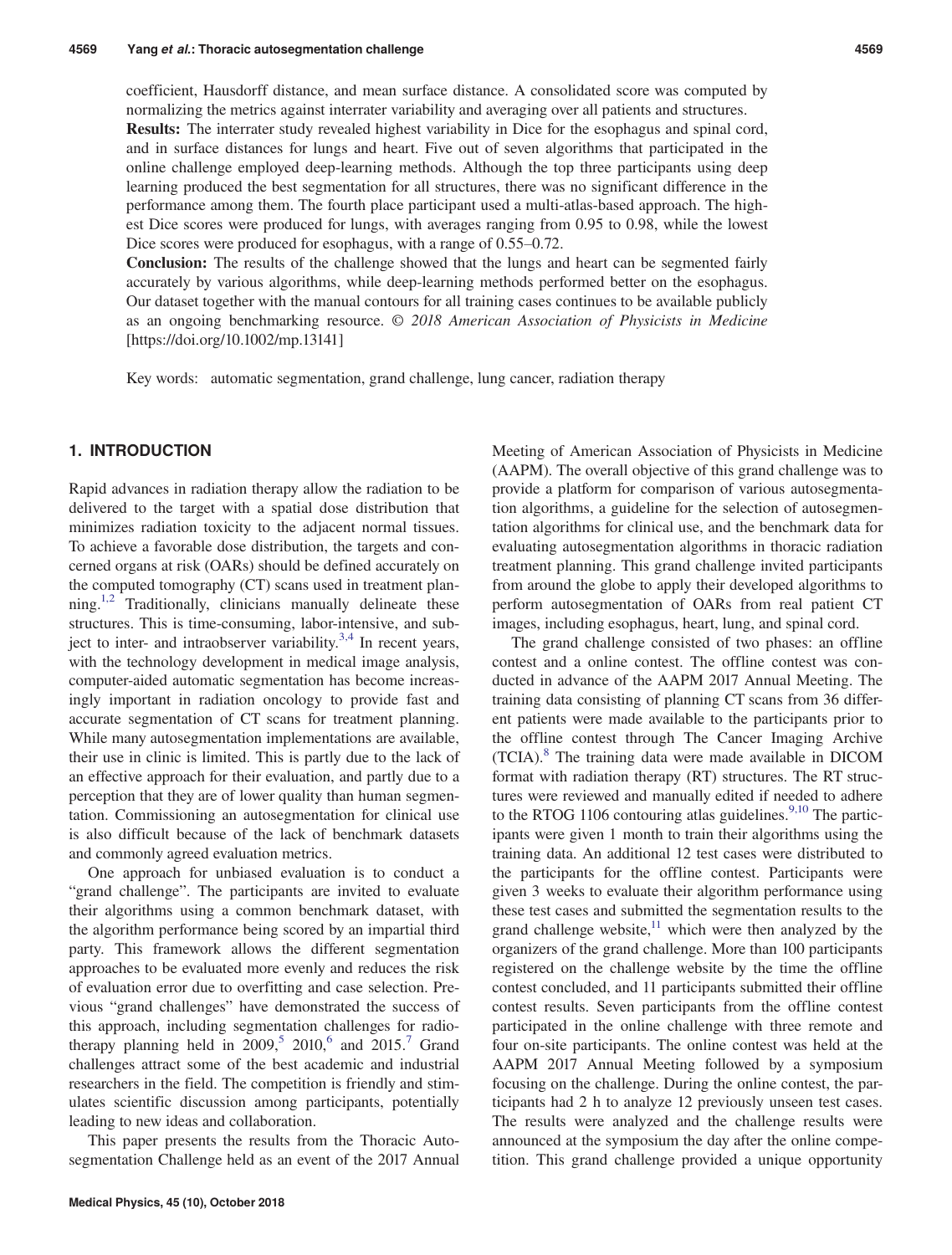for participants to compare their automatic segmentation algorithms with those of others from academia, industry, and government in a structured, direct way using the same datasets.

This paper is organized as follows. A detailed description of challenge data and the evaluation approach is presented in Sections 2.A and [2.B](#page-4-0). Section [2.C](#page-5-0) describes briefly the segmentation algorithms from each online contest participants. Section [3](#page-7-0) shows the offline and online contest results from participating teams. We then discuss the findings of the challenge and other scientific questions and the lessons learned from organizing the challenge in Section [4](#page-8-0) followed by the conclusions.

## 2. MATERIALS AND METHODS

#### 2.A. Benchmarking datasets

Datasets for the grand challenge were made available from three different institutions: MD Anderson Cancer Center (MDACC), Memorial Sloan-Kettering Cancer Center (MSKCC), and the MAASTRO clinic, with 20 cases from each institution. The datasets were divided into three groups, stratified per institution, with 36 training cases, 12 offline test cases, and 12 online test cases. The simulation CT scans for patients treated with thoracic radiation were included in the study. Depending on the institution's clinical practice, mean intensity projection of the 4DCT (MDACC), exhale phase of 4DCT (MAASTRO), or free-breathing (MSKCC) contrastenhanced CT scans were provided for evaluation. All scans have a field of view of 50 cm and a reconstruction matrix of  $512 \times 512$ . Slice spacing varies among institutions, with 1 mm (MSKCC), 2.5 mm (MDACC), and 3 mm (MAAS-TRO). All CT scans cover the entire thoracic region, with number of slices ranging from 103 to 279. Cases with collapsed lungs owing to extensive disease and cases with the esophagus terminating superior to the lung lower lobes were excluded.

## 2.A.1 Organs at risk used for segmentation

The following organs at risk (OARs) are used in this challenge: esophagus, heart, left and right lungs, and spinal cord (Fig. 1). The manual contours of these structures were drawn following the RTOG 1106 contouring atlas guideline, $9$ detailed as below.

Esophagus: RTOG 1106 description: The esophagus should be contoured from the beginning at the level just below the cricoid to its entrance to the stomach at GE junction. The esophagus will be contoured using mediastinal window/level on CT to correspond to the mucosal, submucosa, and all muscular layers out to the fatty adventitia.

Additional notes: The superior-most slice of the esophagus is the slice below the first slice where the lamina of the cricoid cartilage is visible  $(\pm 1$  slice). The inferior-most slice of



FIG. 1. Organs used in the challenge: esophagus, heart, left and right lungs, and spinal cord. Bony structures are shown as the background. [Color figure can be viewed at [wileyonlinelibrary.com\]](www.wileyonlinelibrary.com)

the esophagus is the first slice  $(\pm 1$  slice) where the esophagus and stomach are joined, and at least 10 square cm of stomach cross section is visible.

Heart: RTOG 1106 description: The heart will be contoured along with the pericardial sac. The superior aspect (or base) will begin at the level of the inferior aspect of the pulmonary artery passing the midline and extend inferiorly to the apex of the heart.

Additional notes: Inferior vena cava is excluded or partly excluded starting at the slice where at least half of the vessel circumference is separated from the right atrium. Contouring of the pericardial sac remains inconsistent for some cases.

Lungs: RTOG 1106 description: Both lungs should be contoured using pulmonary windows. The right and left lungs can be contoured separately, but they should be considered as one structure for lung dosimetry. All inflated and collapsed, fibrotic and emphysematic lungs should be contoured; small vessels extending beyond the hilar regions should be included; however, gross tumor volume (GTV), hilars, and trachea/main bronchus should not be included in this structure.

Additional notes: Tumor is excluded in most data, but size and extent of excluded region are not guaranteed. Hilar airways and vessels greater than 5 mm  $(\pm 2 \text{ mm})$  diameter are excluded. Main bronchi are always excluded, secondary bronchi may be included or excluded. Small vessels near hilum are not guaranteed to be excluded and were generally left as found in the original clinical contours. Collapsed lung may be excluded in some scans.

Spinal cord: RTOG 1106 description: The spinal cord will be contoured based on the bony limits of the spinal canal. The spinal cord should be contoured starting at the level just below cricoid (base of skull for apex tumors) and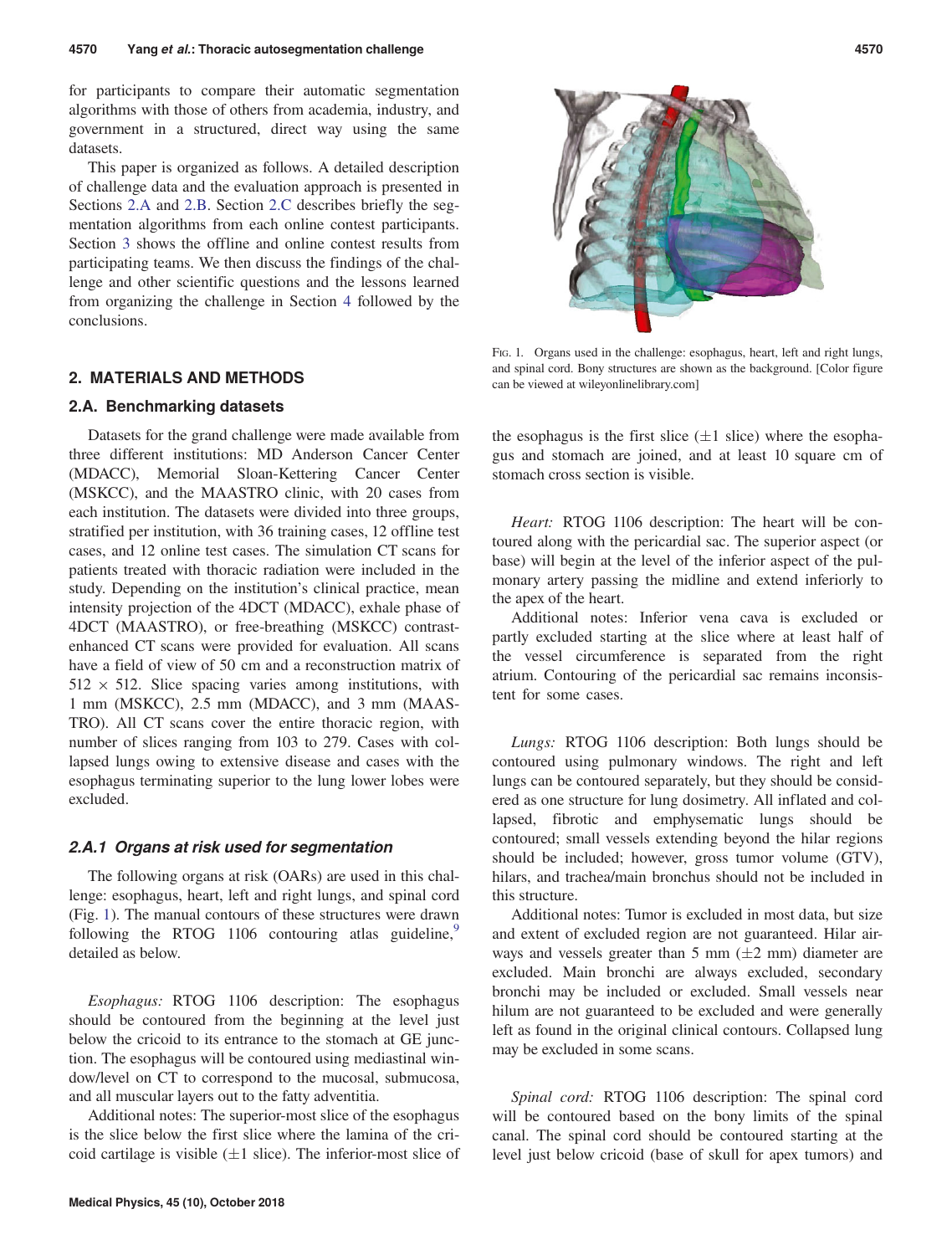<span id="page-4-0"></span>continuing on every CT slice to the bottom of L2. Neuroforamina should not be included.

Additional notes: Spinal cord may be contoured beyond cricoid superiorly and beyond L2 inferiorly. Contouring to base of skull is not guaranteed for apical tumors.

#### 2.A.2 Quality assurance

The clinical contours from all institutions were quality checked prior to making data available, by one of the challenge organizers (GS), and edited to eliminate major deviations from RTOG 1106 contouring guidelines. For the lungs, images were edited to exclude main bronchi. In some cases, small vessels within lungs that were excluded in the original contours were edited to include them. The superior border of the heart was edited in some cases to comply with the RTOG guidelines. In some cases, the inferior and superior aspects of the esophagus and spinal cord were extended.

Prior to releasing the data, the challenge organizers discussed at length the degree to which data should be edited for quality assurance. Our consensus was that extensive editing of contouring was undesirable, because interobserver variability present in the original contours would be lost. For this reason, the data include several areas of inconsistency.

#### 2.A.3 TCIA data curation

TCIA is a service for investigators who wish to share and download cancer imaging data for research purposes.<sup>[8](#page-14-0)</sup> The archive hosts data from a number of clinical trials and other NCI/NIH data collection initiatives but also allows the community to contribute datasets by filling out an application form.<sup>12</sup> After receiving approval to submit the dataset to TCIA, a quality check of all manual contours and CT images was performed. TCIA staff then provided customized versions of the Clinical Trial Processor software $13$  to deidentify and transfer the challenge dataset to TCIA servers. TCIA curators performed extensive review of both DICOM headers and pixel data to ensure full removal of patient identifiers in compliance with HIPAA regulations, while also taking care not to remove critical information necessary for analysis by challenge participants[.14](#page-14-0) The resulting dataset with detailed description can be obtained at [http://doi.org/10.7937/K9/](http://doi.org/10.7937/K9/TCIA.2017.3r3fvz08) [TCIA.2017.3r3fvz08.](http://doi.org/10.7937/K9/TCIA.2017.3r3fvz08)[15](#page-14-0)

## 2.A.4 Interrater variability in the segmentation

Interrater variability refers to the variation in segmentation between multiple human operators. To be able to evaluate the automatic algorithms with respect to the interrater variability in human manual contouring, three cases were selected to be recontoured multiple times. The first training case from each of the contributing institutions was manually contoured by three of the authors (MG, GS, JY) according to the contouring guidelines. These additional contours were created without reference to the original contours submitted or to each

other. Each quantitative measure used in the challenge was calculated pairwise between the three observers for each structure. Interrater variability was computed as the mean score between observers for each measure and for each organ and was used as a reference value to evaluate the performance of various algorithms for each structure.

#### 2.B. Quantitative evaluation metrics

Submitted contours were compared against the manual contours, which serve as the ground truth, for all test datasets using the following evaluation metrics as implemented in Plastimatch.<sup>16</sup> The RT structures were voxelized to CT resolution for all calculations which mean that accuracy evaluation is at the voxel level, and subvoxel differences between algorithms are not captured. Evaluation was performed in 3D. To prevent uncertainty with regard to the extent to which the spinal cord and esophagus should be contoured, both ground truth and submitted contours were cropped 1 cm superior to the inferior border, and 1 cm inferior to the superior border. Therefore, participants would not be penalized for contouring too great an extent of these structures in the inferior–superior direction, but would be penalized for a substantial undersegmentation.

## 2.B.1 Dice Coefficient

Dice coefficient is a measure of relative overlap, where 1 represents perfect agreement and 0 represents no overlap.

$$
D = \frac{2|X \cap Y|}{|X| + |Y|},\tag{1}
$$

where  $X$  and  $Y$  are the ground truth and the submitted contours, respectively.

#### 2.B.2 Mean surface distance (MSD)

The directed mean surface distance is the average distance of a point in  $X$  to its closest point in  $Y$ . That is:

$$
\overrightarrow{d}_{H,avg}(X,Y) = \frac{1}{|X|} \sum_{x \in |X|} \min_{y \in Y} d(x,y)
$$
 (2)

The mean surface distance is the average of the two directed mean surface distances:

$$
d_{H,avg}(X,Y) = \frac{\overrightarrow{d}_{H,avg}(X,Y) + \overrightarrow{d}_{H,avg}(Y,X)}{2}
$$
\n(3)

#### 2.B.3 95% Hausdorff distance (HD95)

The directed percent Hausdorff measure, for a percentile  $r$ , is the rth percentile distance over all distances from points in  $X$  to their closest point in Y. For example, the directed  $95\%$ Hausdorff distance is the point in  $X$  with distance to its closest point in Y greater or equal to exactly 95% of the other points in X. In mathematical terms, denoting the rth percentile as  $K<sub>r</sub>$ , this is given as: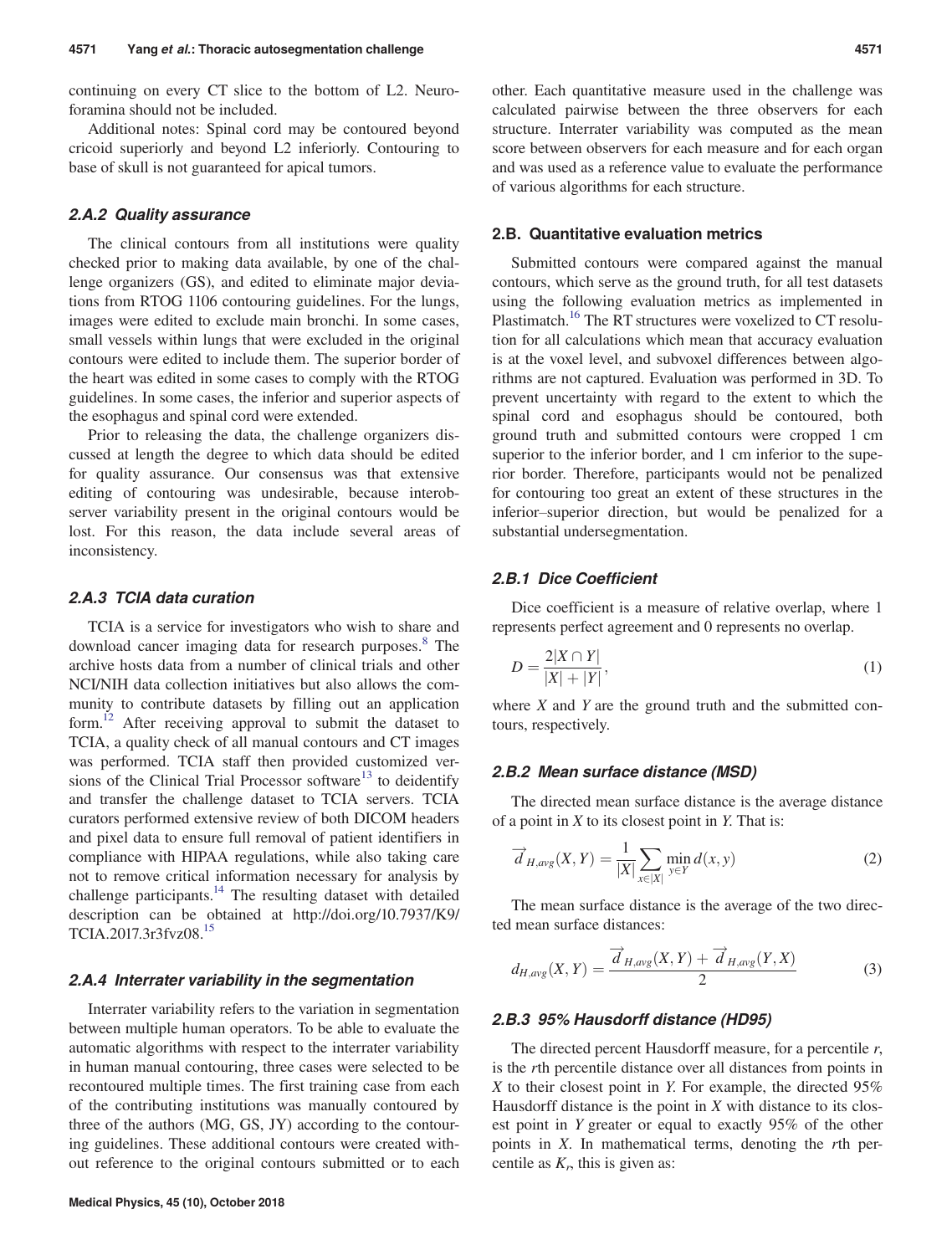<span id="page-5-0"></span>
$$
\overrightarrow{d}_{H,r}(X,Y) = K_r \left( \min_{y \in Y} d(x,y) \right) \forall x \in X
$$
 (4)

The (undirected) percent Hausdorff measure is defined again with the mean:

$$
d_{H,r}(X,Y) = \frac{\overrightarrow{d}_{H,r}(X,Y) + \overrightarrow{d}_{H,r}(Y,X)}{2}
$$
\n<sup>(5)</sup>

## 2.B.4 Score normalization

Different organs and measures have different ranges of scores for the three metrics; therefore, it is not meaningful to average them to get an overall score. Thus, the scores were normalized with respect to interrater variability values generated from the three cases contoured by multiple raters. The mean score of these raters was used as a reference measure against which submitted contours were compared. For any organ/metric, a perfect value was given a score of 100. A value equivalent to the mean interrater reference was given a score of 50. A linear scale was be used to interpolate between these values, and extrapolate beyond them, such that a score of 0 was given to any result below the reference by more than the perfect score is above the reference. Mathematically,

score = max 
$$
\left( \left( 50 + \frac{(T - R)}{(P - R)} \times 50 \right), 0 \right)
$$
 (6)

where  $T$  is the test contour measure,  $P$  is the perfect measure (Dice = 1, MSD/HD95 = 0), and R is the reference measure for that organ/measure. For example, given a reference Dice of 0.85; a test contour with a Dice of 0.9 against the "ground truth" will score 66.6, where as a test contour with a Dice of 0.72 against the "ground truth" would score 7. Overall score of each participant was computed by averaging over all metrics, all structures, and all patients.

#### 2.C. Algorithms used in online contest

We reported both offline and online competition results from seven teams who participated in both contests. A brief description of the segmentation algorithm used by each team is presented as below with a summary of these methods shown in Table I.

## 2.C.1. Method 1 - Team Elekta

This approach used a deep-convolutional neural network (DCNN) for thoracic CT image segmentation. The DCNN model was modified from the U-Net architecture, $17$  with 27 convolutional layers in total and with the sequential convolutional layers at each resolution level being combined into a residual block.<sup>18</sup> To improve computation efficiency, two models were trained and applied in sequence. A fast 2.5D model with an input size of  $5 \times 360 \times 360$  voxels was trained to segment the lungs, the results of which were also used to automatically define a bounding box for the other structures. A 3D model with an input size of  $32 \times 128 \times 128$  voxels was trained and applied within the smaller ROI to get the final segmentation of the heart, the esophagus, and the spinal cord. The models were implemented using the Caffe package $19$  and trained from scratch using the 36 AAPM training datasets.

TABLE I. Summary of specific implementation details of various segmentation methods used in the contest. Testing time is the segmentation time for one patient. DLC, deep-learning contouring; MAC, multi-atlas contouring.

| Method | Approach   | Unique implementation features                                                                                                  | Training<br>time | Testing<br>time | Run-time GPU  |
|--------|------------|---------------------------------------------------------------------------------------------------------------------------------|------------------|-----------------|---------------|
|        | <b>DLC</b> | • Hierarchical segmentation: use lung to constrain location of other structures<br>• 2.5D (lung) and 3D (others) residual Unets | 3 days           | 30 s            | Titan X 12GB  |
|        |            | • Training from scratch                                                                                                         |                  |                 |               |
| 2      | <b>DLC</b> | • Two-step segmentation: first step to locate structures and<br>second step to segment structures<br>• 3D Unet                  | 2 days           | 10 <sub>s</sub> | Titan Xp 12GB |
|        |            | • Separate networks trained for each structure                                                                                  |                  |                 |               |
| 3      | <b>DLC</b> | • 2D Multiclass network to reduce the demand for a high<br>spec graphics card at run time                                       | $>7$ days        | 6 min           | GTx 1050 2GB  |
|        |            | • Fine tuning of pretrained network                                                                                             |                  |                 |               |
|        |            | • Loss function penalizing small structures                                                                                     |                  |                 |               |
| 4      | <b>MAC</b> | • Structure-specific label fusion                                                                                               |                  | 8 h             |               |
| 5      | <b>DLC</b> | • 2D ResNet                                                                                                                     | 14 days          | $2 \text{ min}$ | K40           |
|        |            | • Fine tuning of pretrained network                                                                                             |                  |                 |               |
|        |            | • Use uncurated and unpreprocessed training data from<br>an operating clinic; no postprocessing                                 |                  |                 |               |
| 6      | <b>MAC</b> | • Organ-based STAPLE fusion                                                                                                     |                  | $5 \text{ min}$ |               |
| 7      | <b>DLC</b> | • 3D (lung, heart) and 2D(others) Unets<br>• Google Inception layers for convolution                                            | 4 h              | $2 \text{ min}$ | Pascal        |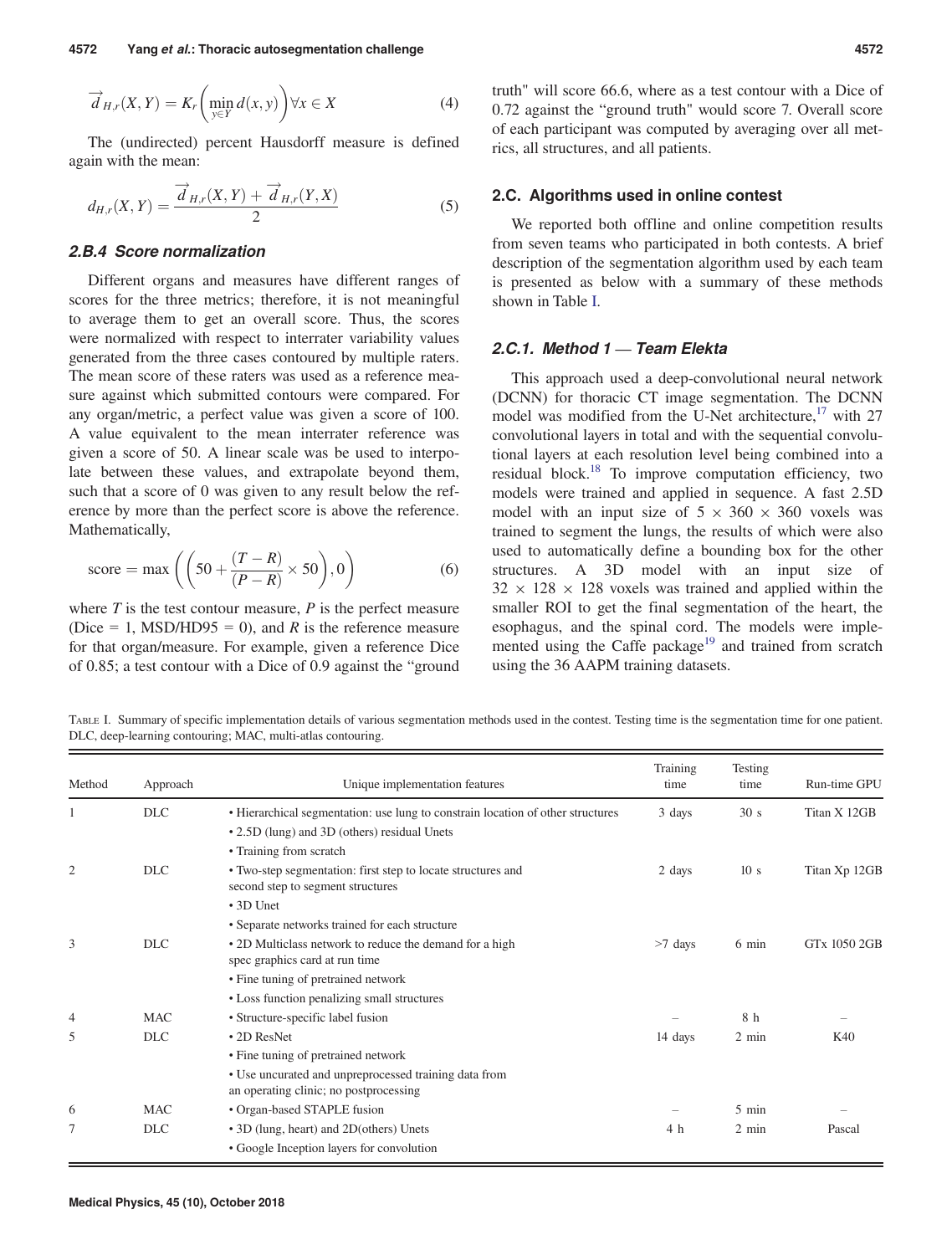#### 2.C.2. Method 2 - Team University of Virginia

This method used a two-step deep-learning model based on 3D U-Net for thoracic segmentation. Preprocessing included intensity normalization and image resizing to unify pixel spacing and slice thickness. In the first step, a 3D U-Net model was trained to segment all ROIs from downsampled images. The network structure contained three encoding layers and three decoding layers based on  $VGGNet<sup>20</sup>$  $VGGNet<sup>20</sup>$  $VGGNet<sup>20</sup>$  and the weighted cross entropy was used as the loss function. Bounding boxes for each ROI were then extracted as the input for the second step and one network is trained per ROI to segment background and foreground pixels. The final contours were cleaned to remove small nonconnected regions in automatic postprocessing.

#### 2.C.3. Method 3 — Team Mirada

This approach employed convolutional networks to learn features in the input images that can be used to generate a dense (semantic) segmentation. A 2D multiclass network with 14 layers was first used to predict all OARs at a coarse resolution. The weighting of the loss function for the different classes was set empirically to favor smaller structures to improve their accuracy. The output of the initial network together with the full-resolution image data formed the inputs to a series of organ-specific ten-layer networks that performed binary classification for each organ. Connected components and hole filling were used to correct discontinuities in the final segmentation. The networks were trained using the 36 training cases provided to refine the parameters that had been previously trained on 450 clinical patient cases. The network architectures were designed so that the processing of test cases could be carried out on a GPU with 2GB of RAM. Training was performed using a 8GB GPU.

#### 2.C.4. Method 4 — Team University of Minho

A multi-atlas segmentation approach with two conceptual steps, namely registration and label fusion, was applied. $21$ Concerning the registration step, for each atlas, after an initial full-image alignment, each organ was independently masked and aligned through an affine model. Next, the affine transformations of individual organs were fused into a single transformation using a dense deformation field reconstruction strategy, guaranteeing the spatial coherence among organs. Next, a full nonrigid image registration was applied to refine the atlas to the patient anatomy. Concerning the label fusion step, an initial statistical selection was performed. Here, for each organ, the Dice coefficient was used to compute the overlap between each atlas segmentation and a reference segmentation, that is, a local weighted sum of all segmentations based on the cross-correlation between image/atlases.<sup>[22](#page-14-0)</sup> Next, the final segmentation was acquired by fusing the nine bestranked candidate segmentations using the joint label fusion strategy. $^{23}$  $^{23}$  $^{23}$ 

#### 2.C.5. Method 5 — Team Beaumont

A fully automated deep-learning approach was used, using a pretrained network previously developed for general OAR segmentation that was fine-tuned on the provided training cases. Input was individual CT slices and voxel labels. A residual network design was used, with multiple downsampling steps. At each resolution level, deconvolution was used to upsample to input resolution. The resulting maps were summed to make the final voxel labels. The initial network was trained on 2867 plans approved for treatment. Preprocessing of input was an initial downsampling to half-resolution and mean voxel subtraction. There was no significant postprocessing beyond upsampling.

#### 2.C.6. Method 6 — Team Maastro

An organ-based multi-atlas segmentation (MABS) approach was developed by the Maastro Clinic Physics research team. First, a multistage deformable image registration algorithm calculated the affine and B-spline deformation fields between all atlases and the patient with unknown contours. The obtained deformation fields were then applied on all atlas CT images and structures to calculate patient-like geometries and structures. Bounding boxes around every organ were determined and used to crop the atlas and patient CT data. For every organ, the normalized cross-correlation coefficient was calculated between all cropped deformed atlas CT images and the patient CT image. The highest scoring cropped atlas CT images were used as input for the simultaneous truth and performance level estimation (STAPLE) algorithm, which calculated the automatic generated contour that was smoothed in a final step. To segment the OARs of one patient, about 5 min of computing time was required using a 400 core HTCondor CPU cluster.

## 2.C.7. Method 7 — Team WUSTL

Depending on the size of the organs, two different U-net networks<sup>[17](#page-14-0)</sup> were used. For larger organs like lung and heart, a 3D U-net was used. In particular, the whole CT scan was downsampled to a size of 224  $\times$  224  $\times$  224 by 3D interpolation. The same size binary mask for each organ was used as output to the 3D U-net. Due to the large size of the input, each group layer of the encoding branch of the U-net had only one convolutional layer with a  $3 \times 3 \times 3$  kernel and the size of the input was reduced by half. Similarly, on the decoding, each layer had only one deconvolutional layer to double the size of the input that was then merged with the corresponding layer from the encoding. Although the architecture was simple, this approach worked surprisingly well for lung and heart due to the amount of information and the size of these organs. For the smaller organs like spinal cord and esophagus, a 2D U-net was used. A patch of  $224 \times 224$ pixels containing the organ was extracted from the original  $512 \times 512$  image based on the location distribution of that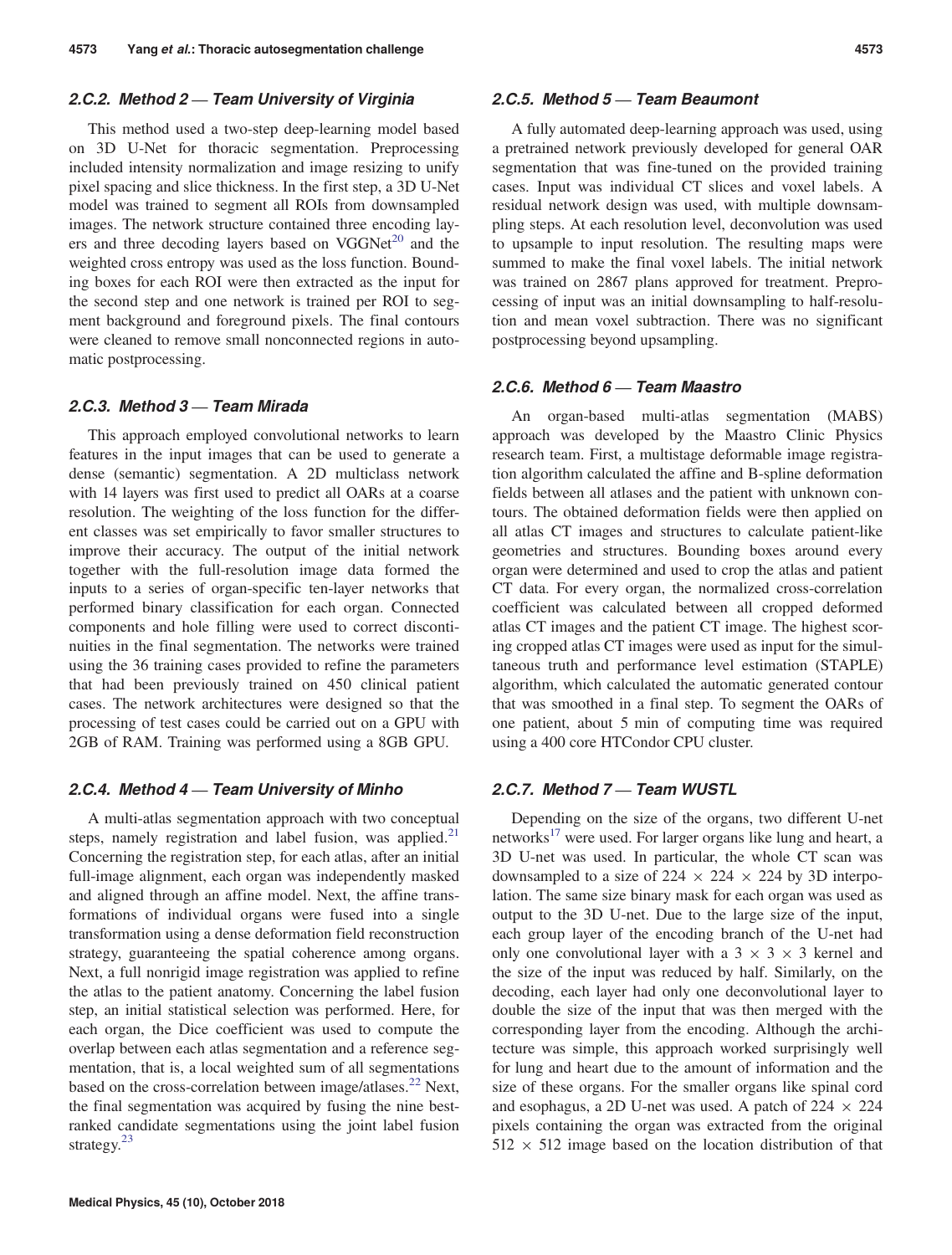<span id="page-7-0"></span>

FIG. 2. Qualitative display of interrater differences in segmentation of organs at risk. [Color figure can be viewed at [wileyonlinelibrary.com](www.wileyonlinelibrary.com)]

organ in the training set. The 2D U-net was modified from the original U-Net<sup>17</sup> by replacing the convolution layer with a Google Inception layer<sup>[24](#page-14-0)</sup> to increase the ability of feature learning of the network. Both models were trained with the Dice coefficient as the loss function with Adam optimization, early stopping, and learning decay on a Nvidia Pascal GPU.

## 3. RESULTS

#### 3.A. Interrater variability in the segmentation

The interrater variabilities for three raters on three training cases for the various structures are summarized in Table II. These numbers were used as the reference measure for score normalization. The qualitative differences among raters are shown in Fig. 2.

TABLE II. Interrater differences in segmentation of organs at risk (OARs) for the analyzed metrics. HD95, 95% Hausdorff distance; MSD, mean surface distance.

| <b>OAR</b>  | Dice              | $HD95$ (mm)     | $MSD$ (mm)      |
|-------------|-------------------|-----------------|-----------------|
| Lung left   | $0.956 \pm 0.019$ | $5.17 \pm 2.73$ | $1.51 \pm 0.67$ |
| Lung right  | $0.955 \pm 0.019$ | $6.71 \pm 3.91$ | $1.87 \pm 0.87$ |
| Heart       | $0.931 \pm 0.015$ | $6.42 + 1.82$   | $2.21 \pm 0.59$ |
| Esophagus   | $0.818 \pm 0.039$ | $3.33 \pm 0.90$ | $1.07 + 0.25$   |
| Spinal cord | $0.862 \pm 0.038$ | $2.38 \pm 0.39$ | $0.88 \pm 0.23$ |

#### 3.B. Challenge results

The overall scores achieved by the seven methods are summarized in Fig. 3. Overall scores were computed by averaging the normalized scores over all measures, all structures, and all patients as described in subsection "Score normalization" of Section [2.](#page-4-0)

Segmentation results for each organ, metric, and method for the online challenge are summarized in Figs. [4](#page-8-0)–[7](#page-8-0) and Table [III.](#page-11-0) In general, the deep-learning methods outperformed the multi-atlas-based methods. There was little difference in the performance among the various methods, namely, deep learning or atlas-based, on generating a segmentation for large structures such as the lungs; larger performance differences were evident for narrow and long structures with poor soft-tissue contrast such as the esophagus. It is interesting to note that both multi-atlas methods, Method 4 and Method 6, slightly outperformed Method 5 and Method 7, both of which were deep-learning algorithms for segmenting esophagus. Figure [8](#page-12-0) shows an example segmentation generated by each method. The overall score achieved by those methods for segmenting the various structures is also shown. Referring to Fig. [7,](#page-11-0) it can be seen that performance of the



FIG. 3. Overall scores for each method for both offline and online evaluations. Box plots are generated from 12 offline and online test cases, respectively. Dots in the box are the mean scores of each method. A score of 50 is equivalent to average interrater variation. [Color figure can be viewed at [wileyonlinelibrary.com\]](www.wileyonlinelibrary.com)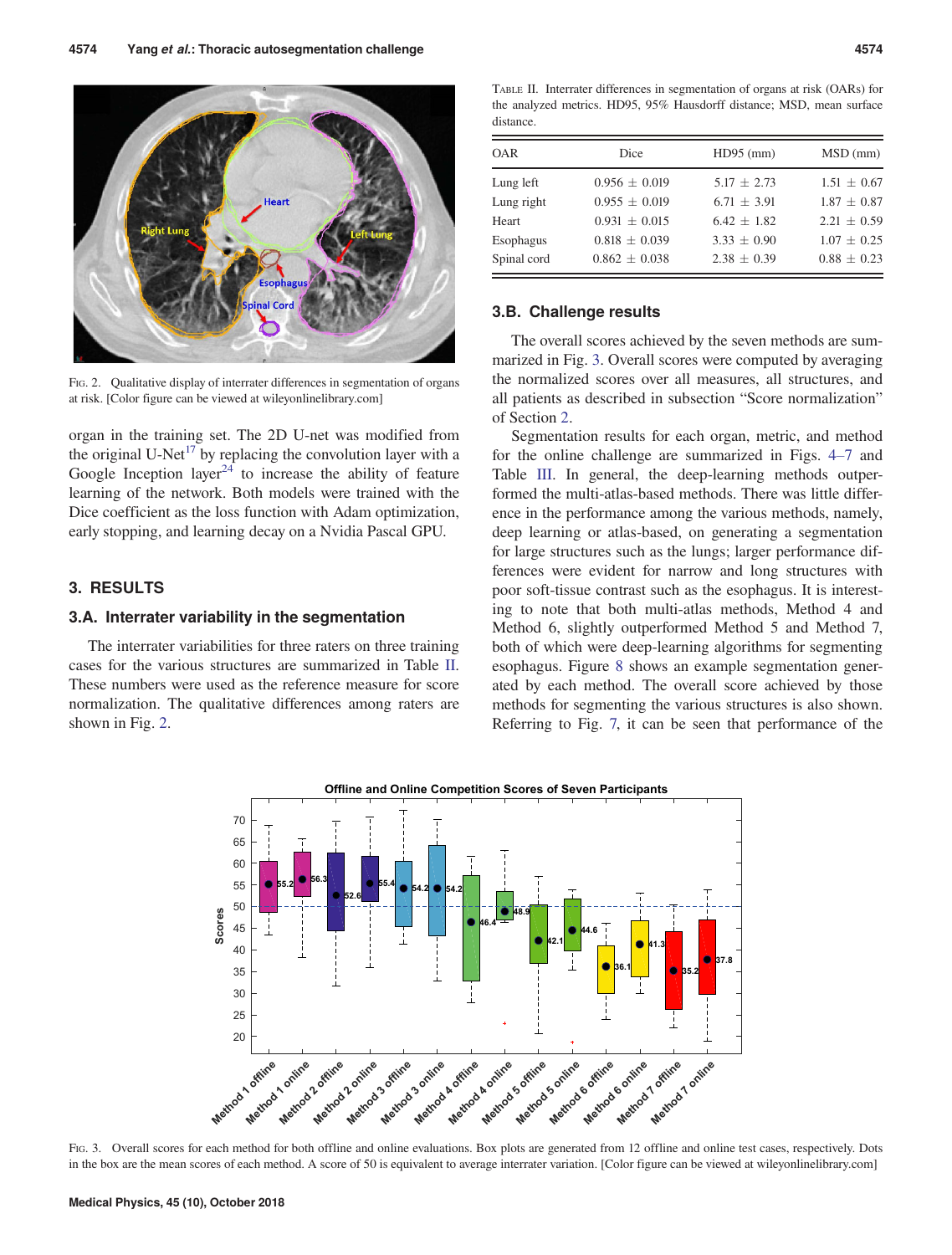<span id="page-8-0"></span>methods varies according to the image on which assessment is performed. For example, in case LCTSC-Test-S2-203, there is substantial tumor burden at the edge of the right lung. All methods perform uncharacteristically poorly for this organ in this case, highlighting impact of how the tumor is treated by such autocontouring methods.

Offline performance of the methods was similar to their online performance with the deep-learning methods outperforming the multi-atlas-based methods (with the exception of slice-based Unet in Method 7). Detailed results were provided in Data S1 (ChallengeResults.xlsx).

## 4. DISCUSSION

1.00

0.98

 $0.93$ 

 $0.90$ 

1.00

0.95

0.90

Method1

Dice coefficient  $0.95$ 

#### 4.A. Findings of the challenge

ł i. ÷ ś  $\overline{a}$ j

The results of this challenge follow a similar pattern to that found in many other computer-assisted tasks; deep learning appears to outperform established methods. Atlas-based autocontouring could be considered the established method for

I

Method<sup>3</sup>

Method<sub>2</sub>

í í í

Į. J,

ł

Method<sub>4</sub>

ī

ł

the task of automatic contouring of OARs, with the majority of vendors using this approach in their clinically available products.[25](#page-14-0) However, the highest placed atlas-based method in the challenge came in fourth place, with the top three entries all using deep-learning contouring (DLC).

Specific implementation differences among the various methods is summarized in Table [I](#page-5-0). On average, the DLC methods were computationally faster than the multi-atlas contouring despite differences in the hardware. The slowest DLC method is from Team 3 that used a GTx 1050 2GB GPU, which can certainly achieve much faster segmentation with a faster GPU, and the fastest DLC is the Method 2 (around 10 s on a Titan Xp GPU). It is interesting to note that Method 1 did training from scratch as opposed to all other DLC methods but yet achieved the best results possibly due to the hierarchical segmentation approach where the lung segmentation was used to reduce the search space for the remaining structures. Methods 2 and 3 used multiscale approach to locate the structures followed by refining the segmentation of those structures within the detected regions.

> ś f L

Method6

Method<sub>7</sub>

ı

ź J

Ξ ī

í

Method<sub>5</sub>

ı

L Ļ

> į, ۲



J

the contract of the contract of

Method<sub>7</sub>

í

ł,

٦  $\overline{\phantom{a}}$ 

l ł

1.00

 $0.80$ 

 $1.0$ 

 $0.8$ 

Method<sup>1</sup>

Heart

f

í f ŗ ٠

Method<sub>2</sub>

۲

ŧ

▘ í

Methoda

J Ξ f

ì,

Method<sup>3</sup>

í L

i,

L

l.

(c) Spinal cord **(c)** Spinal cord

Method6

Method5

J ł — I ÷ ŧ

**(a)** Lungs (left & right) **(b) (b)**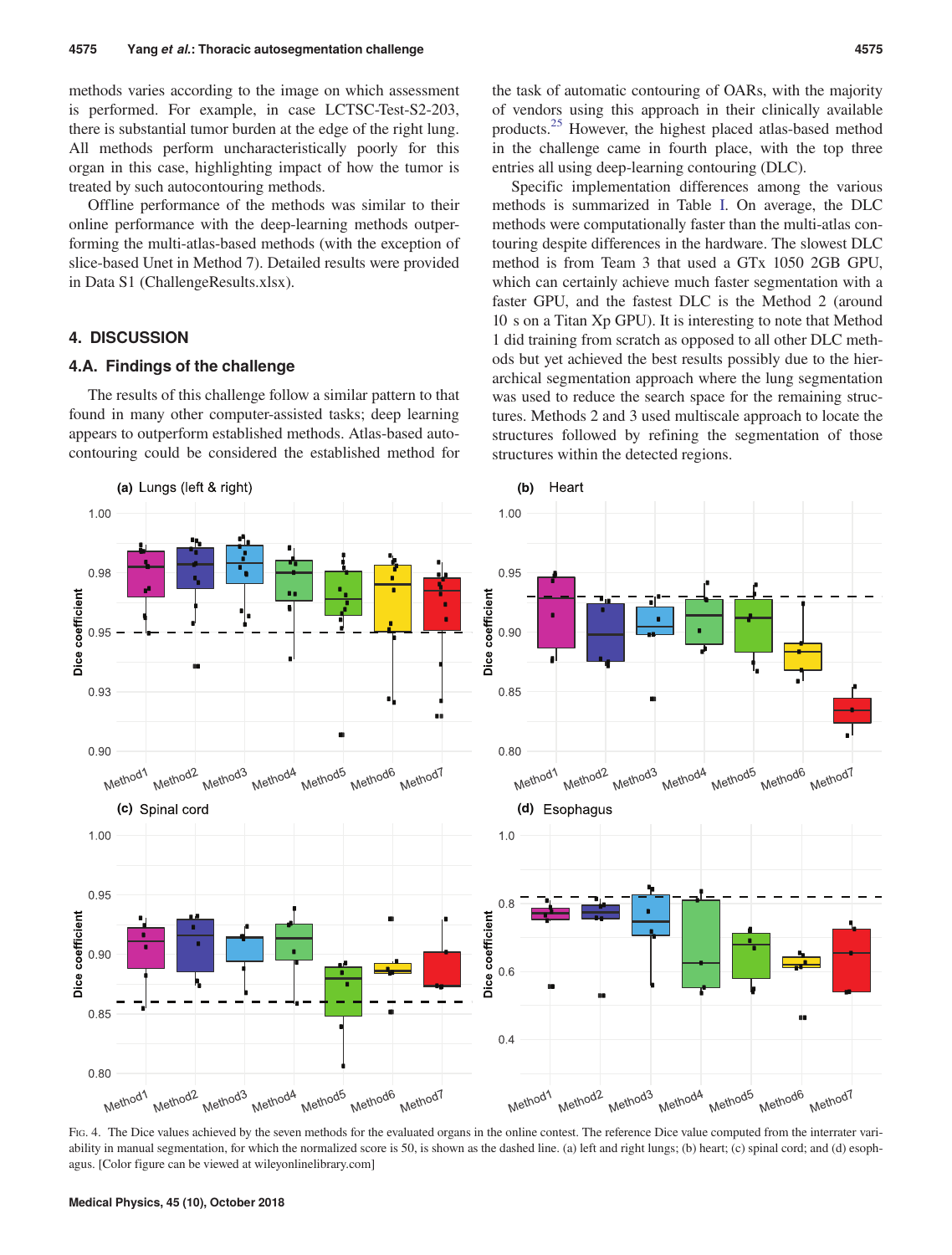

FIG. 5. The 95% Hausdorff distance (HD95) achieved by the seven methods for the evaluated organs in the online contest. The reference HD95 value computed from the interrater variability in manual segmentation, for which the normalized score is 50, is shown as the dashed line. (a) left and right lungs; (b) heart; (c) spinal cord; and (d) esophagus. NOTE: In plot (c), method 3 has an outlier of 5.3 mm that does not show within the plot area. [Color figure can be viewed at [wileyonlinelibrary.com\]](www.wileyonlinelibrary.com)

Many of the DLC methods were based on variations U-net architectures. The architecture modifications included residual connections used in the Unet (Method 1), VGG-net layers used for convolutional layers (Method 2), and Google Inception layers used for performing convolutions in the 2D Unets (Method 7). While all methods opted to use a two-step approach, with initial coarse segmentation being performed prior to a higher resolution refinement, variations exist how this was done and the dimensionality (with 2D, 3D, and 2.5D all represented) of the layers. However, analysis of the impact of architecture alone is not possible from the results of the challenge, since the method of training also differed with some using only the challenge data, and others pretraining on alternative data first.

It is worth noting that DLC is not guaranteed to be better; Method 7 did not perform as well as more conventional approaches. As with all methods, there are better and worse implementations, and deep learning in this context is a new and evolving technology. Furthermore, there were no participants who submitted results using shape models, a method that demonstrated high accuracy in the 2015 head and neck challenge.<sup>[7](#page-14-0)</sup>

One possible explanation of why DLC outperforms atlasbased segmentation comes from the greater number of degrees of freedom with DLC. Assuming a dense deformation registration for single atlas contouring, it can be expected that there are three degrees of freedom per CT image voxel. Therefore for the typical image size in this challenge  $(512 \times 512 \times 150)$ , such a single atlas contouring method would have approximately 120 million degrees of freedom. However, voxels related to the structures to be contoured are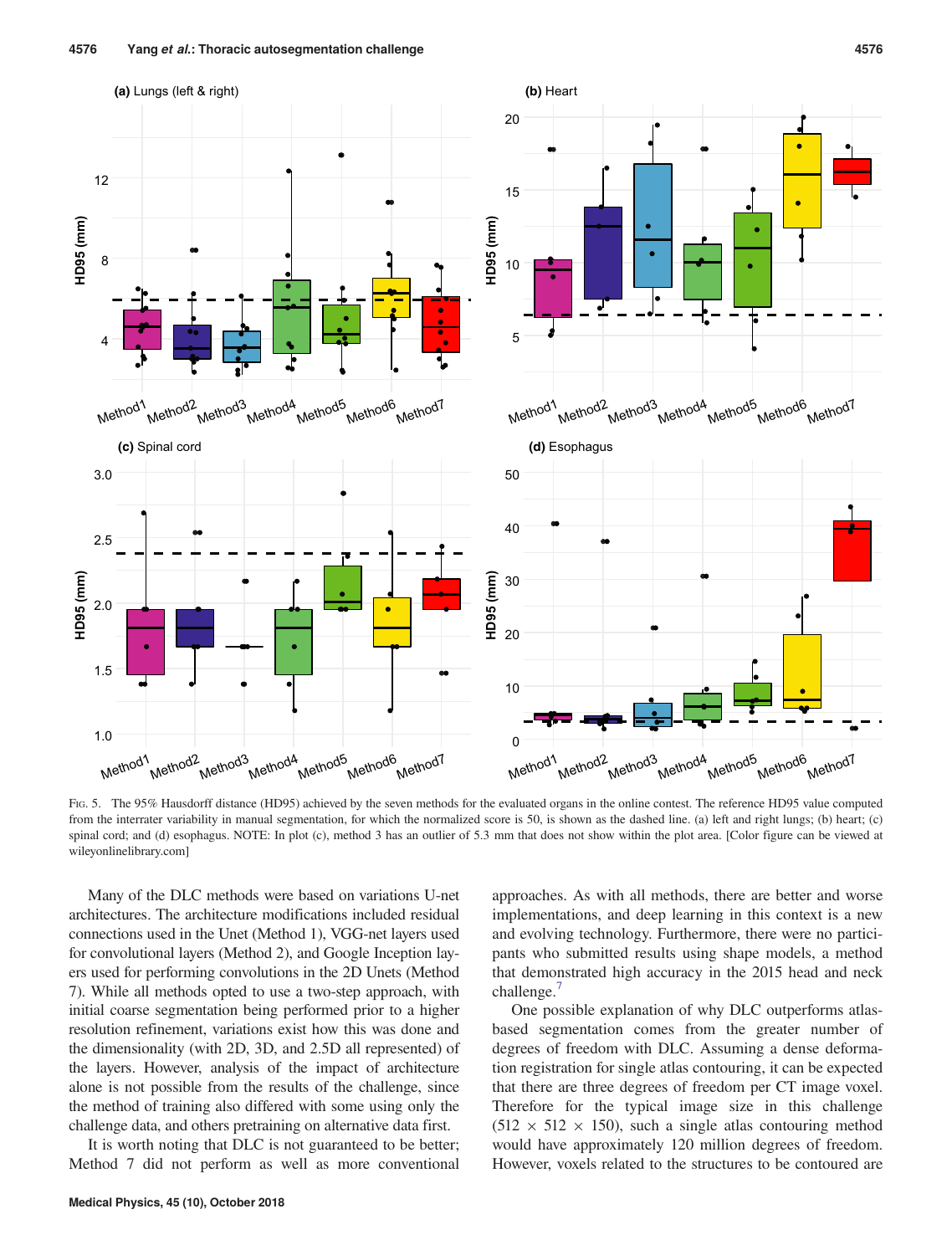

FIG. 6. The mean surface distance (MSD) achieved by the seven methods for the evaluated organs in the online contest. The reference MSD value computed from the interrater variability in manual segmentation, for which the normalized score is 50, is shown as the dashed line. (a) left and right lungs; (b) heart; (c) spinal cord; and (d) esophagus. [Color figure can be viewed at [wileyonlinelibrary.com](www.wileyonlinelibrary.com)]

a small portion of the entire image. In addition, in practice, deformable image registration is regularized to prevent unrealistic deformation and often constrained to a deformation model to make the solution computationally tractable. Thus, even if there is apparently one vector per voxel, they are constrained to behave in a dependent fashion such that the relative anatomical location of the object is preserved, and the effective number of degrees of freedom is substantially reduced in practice. In contrast, DLC has many more degrees of freedom, with Methods 1, 2, and 3 reporting approximately 27 million, 66 million, and 14 million free parameters in their models, respectively. Therefore, DLC should be able to capture more anatomical variation than atlas-based contouring with its many more degrees of freedom. It should be noted that the results-focused nature of this challenge means that this explanation remains a conjecture that has not been fully researched.

#### 4.B. Implications for clinical practice

Following the online challenge results presentation at AAPM, a round table discussion considered implications in clinical practice. The discussion focused on three key aspects: the utility of such challenges for informing clinical practice, the adoption of autocontouring into clinical practice, and the open challenges in autocontouring for the future.

## 4.B.1 Are challenges useful for informing clinical practice?

Assessment of autocontouring within the context of a challenge must be quantitative; the challenge seeks to rank participating approaches in an objective fashion. To this end, quantitative measures such as Dice and Hausdorff distance as a gold standard are used. However, it has been observed that there is only weak correlation between such quantitative assessment and the editing time required to adapt contours to a clinically acceptable standard, $2<sup>6</sup>$  and this quantitative assessment is more affected by interobserver agreement.<sup>[27](#page-14-0)</sup> While alternative qualitative assessment approaches have been proposed to overcome this limitation,  $28-\frac{36}{10}$  $28-\frac{36}{10}$  such methods do not lend themselves to the challenge scenario. This raises the question as to whether such challenges are useful to inform clinical practice.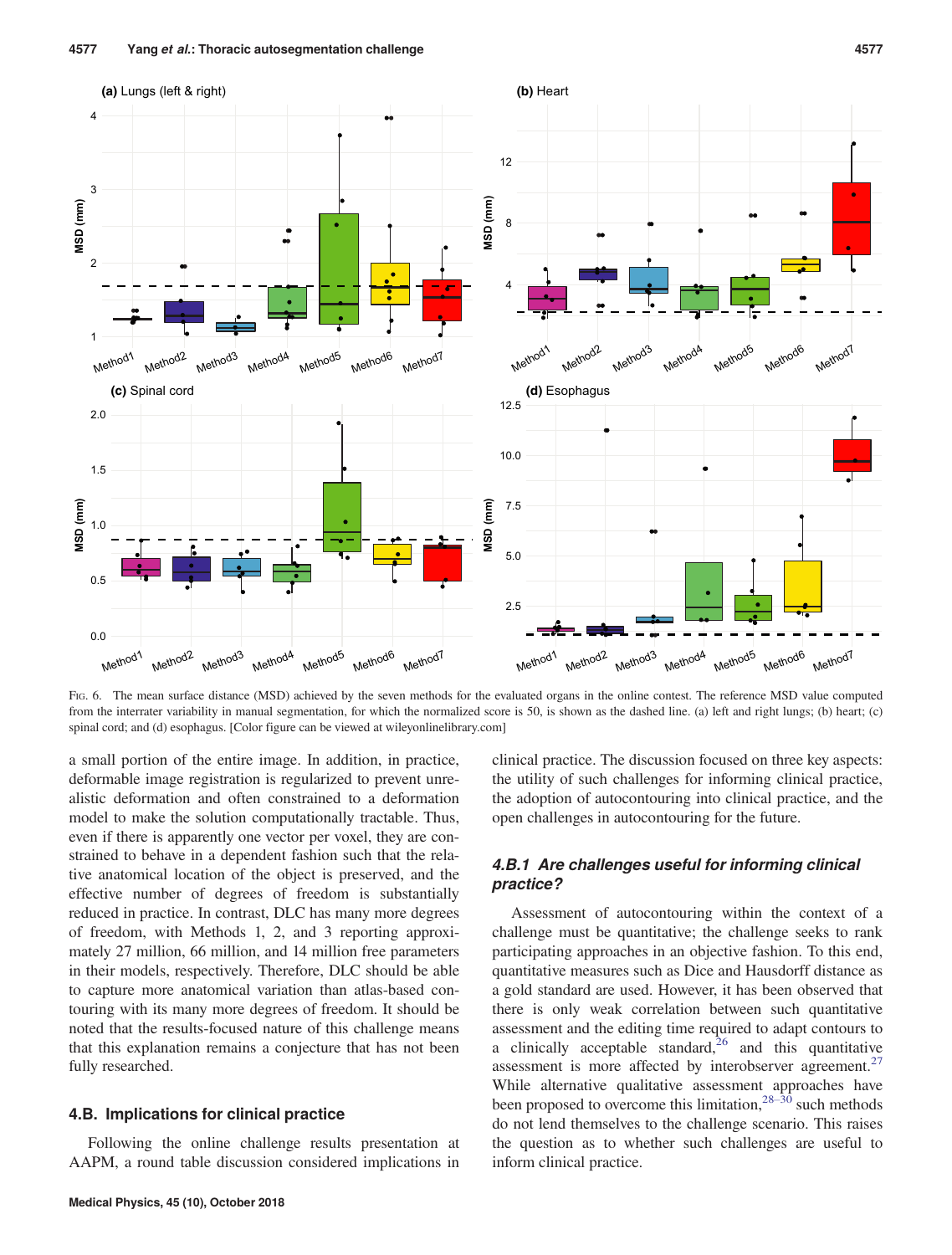<span id="page-11-0"></span>

FIG. 7. The normalized score, averaged over all organs reported by CT for the online test data. [Color figure can be viewed at [wileyonlinelibrary.com\]](www.wileyonlinelibrary.com)

|             | Method         | Organ               |                   |                   |                   |                  |
|-------------|----------------|---------------------|-------------------|-------------------|-------------------|------------------|
| Metric      |                | Left lung           | Right lung        | Heart             | Esophagus         | Spinal cord      |
| Dice        |                | $0.97 \pm 0.02$     | $0.97 \pm 0.02$   | $0.93 \pm 0.02$   | $0.72 \pm 0.10$   | $0.88 \pm 0.037$ |
|             | $\mathfrak{2}$ | $0.98 \pm 0.01$     | $0.97 \pm 0.02$   | $0.92 \pm 0.02$   | $0.64 \pm 0.20$   | $0.89 \pm 0.042$ |
|             | 3              | $0.98 \pm 0.02$     | $0.97\,\pm\,0.02$ | $0.91\,\pm\,0.02$ | $0.71 \pm 0.12$   | $0.87 \pm 0.110$ |
|             | 4              | $0.97\,\pm\,0.01$   | $0.97 \pm 0.02$   | $0.90 \pm 0.03$   | $0.64 \pm 0.11$   | $0.88 \pm 0.045$ |
|             | 5              | $0.96 \pm 0.03$     | $0.95 \pm 0.05$   | $0.92 \pm 0.02$   | $0.61 \pm 0.11$   | $0.85 \pm 0.035$ |
|             | 6              | $0.96 \pm 0.01$     | $0.96 \pm 0.02$   | $0.90 \pm 0.02$   | $0.58 \pm 0.11$   | $0.87 \pm 0.022$ |
|             | 7              | $0.95 \pm 0.03$     | $0.96\,\pm\,0.02$ | $0.85 \pm 0.04$   | $0.55 \pm 0.20$   | $0.83 \pm 0.080$ |
| $HD95$ (mm) | 1              | $2.9 \pm 1.32$      | $4.7 \pm 2.50$    | $5.8 \pm 1.98$    | $7.3 \pm 10.31$   | $2.0 \pm 0.37$   |
|             | $\mathfrak{2}$ | $2.2 \pm 0.79$      | $3.6 \pm 2.30$    | $7.1 \pm 3.73$    | $19.7 \pm 25.90$  | $1.9 \pm 0.49$   |
|             | 3              | $2.3 \pm 1.30$      | $3.7 \pm 2.08$    | $9.0 \pm 4.29$    | $7.8 \pm 8.17$    | $2.0 \pm 1.15$   |
|             | 4              | $3.0 \pm 1.08$      | $4.6 \pm 3.45$    | $9.9 \pm 4.16$    | $6.8 \pm 3.93$    | $2.0 \pm 0.62$   |
|             | 5              | $7.8 \pm 19.13$     | $14.5 \pm 34.4$   | $8.8 \pm 5.31$    | $8.0 \pm 3.80$    | $2.3 \pm 0.50$   |
|             | 6              | $4.5 \pm 1.62$      | $5.6 \pm 3.16$    | $9.2 \pm 3.10$    | $8.6\,\pm\,3.82$  | $2.1 \pm 0.35$   |
|             | 7              | $4.4 \pm 3.41$      | $4.1 \pm 2.11$    | $13.8 \pm 5.49$   | $37.0 \pm 26.88$  | $8.1 \pm 10.72$  |
| $MSD$ (mm)  |                | $0.74 \pm 0.31$     | $1.08 \pm 0.54$   | $2.05 \pm 0.62$   | $2.23 \pm 2.82$   | $0.73 \pm 0.21$  |
|             | $\overline{c}$ | $0.61 \pm 0.26$     | $0.93 \pm 0.53$   | $2.42 \pm 0.82$   | $6.30 \pm 9.08$   | $0.69 \pm 0.25$  |
|             | 3              | $0.62 \,\pm\, 0.35$ | $0.91 \pm 0.52$   | $2.89 \pm 0.93$   | $2.08 \pm 1.94$   | $0.76 \pm 0.60$  |
|             | $\overline{4}$ | $0.79 \pm 0.27$     | $1.06 \pm 0.63$   | $3.00 \pm 0.96$   | $2.03 \pm 1.94$   | $0.71 \pm 0.25$  |
|             | 5              | $2.90 \pm 6.94$     | $2.70 \pm 4.84$   | $2.61 \pm 0.69$   | $2.48 \pm 1.15$   | $1.03 \pm 0.84$  |
|             | 6              | $1.16 \pm 0.43$     | $1.39 \pm 0.61$   | $3.15 \pm 0.85$   | $2.63 \pm 1.03$   | $0.78 \pm 0.14$  |
|             | 7              | $1.22 \pm 0.61$     | $1.13 \pm 0.49$   | $4.55 \pm 1.59$   | $13.10 \pm 10.39$ | $2.10 \pm 2.49$  |

TABLE III. Segmentation performance of the seven methods for the evaluated organs in the online contest. The results are expressed as mean  $\pm$  standard deviation for metrics including Dice coefficient, 95% Hausdorff distance (HD95), and mean surface distance (MSD)

While not fully informing the resultant impact on clinical practice, such quantitative assessment is a useful gatekeeper prior to clinical impact investigation. To properly investigate the clinical impact through editing studies will require clinical time, and clinical time is a valuable commodity. Performing such an investigation on a poorly performing method is a waste of effort and risks alienating clinical staff against future investigation. Therefore, it is better to prove new approaches in such a quantitative comparison prior to clinical

investigation, both as risk mitigation against wasting clinical effort and as a motivation tool for participating clinicians.

A noted limitation of such challenges is the limited pool of data and its restriction to "typical" cases. Although a single case with a partially collapsed lung was included in this challenge, poorly acquired and extreme pathological cases were excluded. Would it be fair to compare methods for their ability to segment a lung that is not present in a case where it had been surgically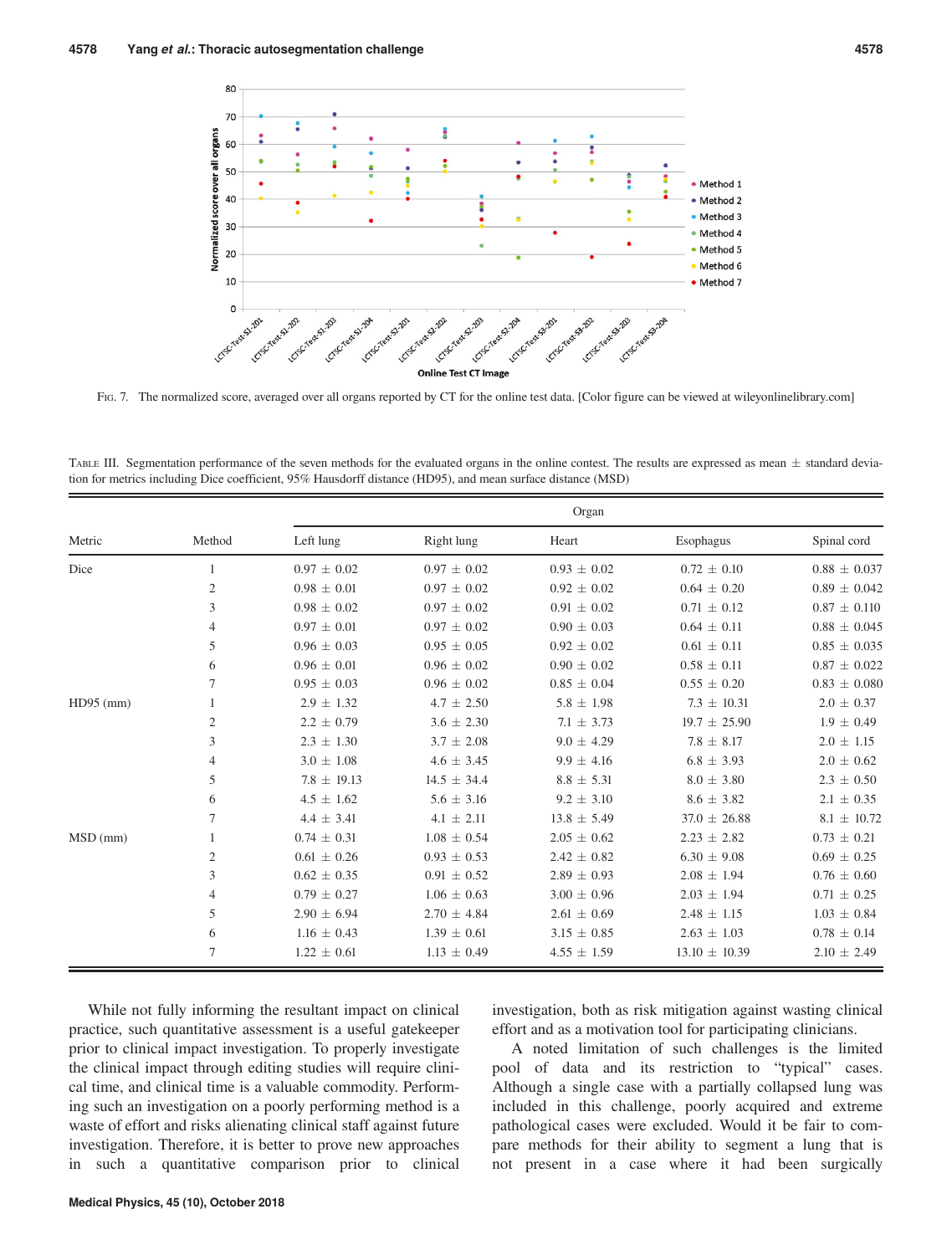<span id="page-12-0"></span>

FIG. 8. Example segmentations generated by the seven methods for the organs under evaluation (left and right lungs, heart, esophagus, and spinal cord) shown in axial, sagittal, and coronal views. First row shows the manual contours. The overall score achieved by each method in segmenting these structures for this example patient is also shown. [Color figure can be viewed at [wileyonlinelibrary.com\]](www.wileyonlinelibrary.com)

removed? What should be considered the right answer in such a context? However, autocontouring systems must be robust to such cases in a clinical context. While it is trivial to delete a structure returned for an organ that is not present in the image, such an abnormality may also impact the contouring quality of other organs that are present. In future challenges, it would be useful to consider this scenario with a broader range of training and test cases. Careful consideration would need to be given to assessing performance of methods according to the degree of abnormality to avoid biasing the overall conclusion to a single pathological case.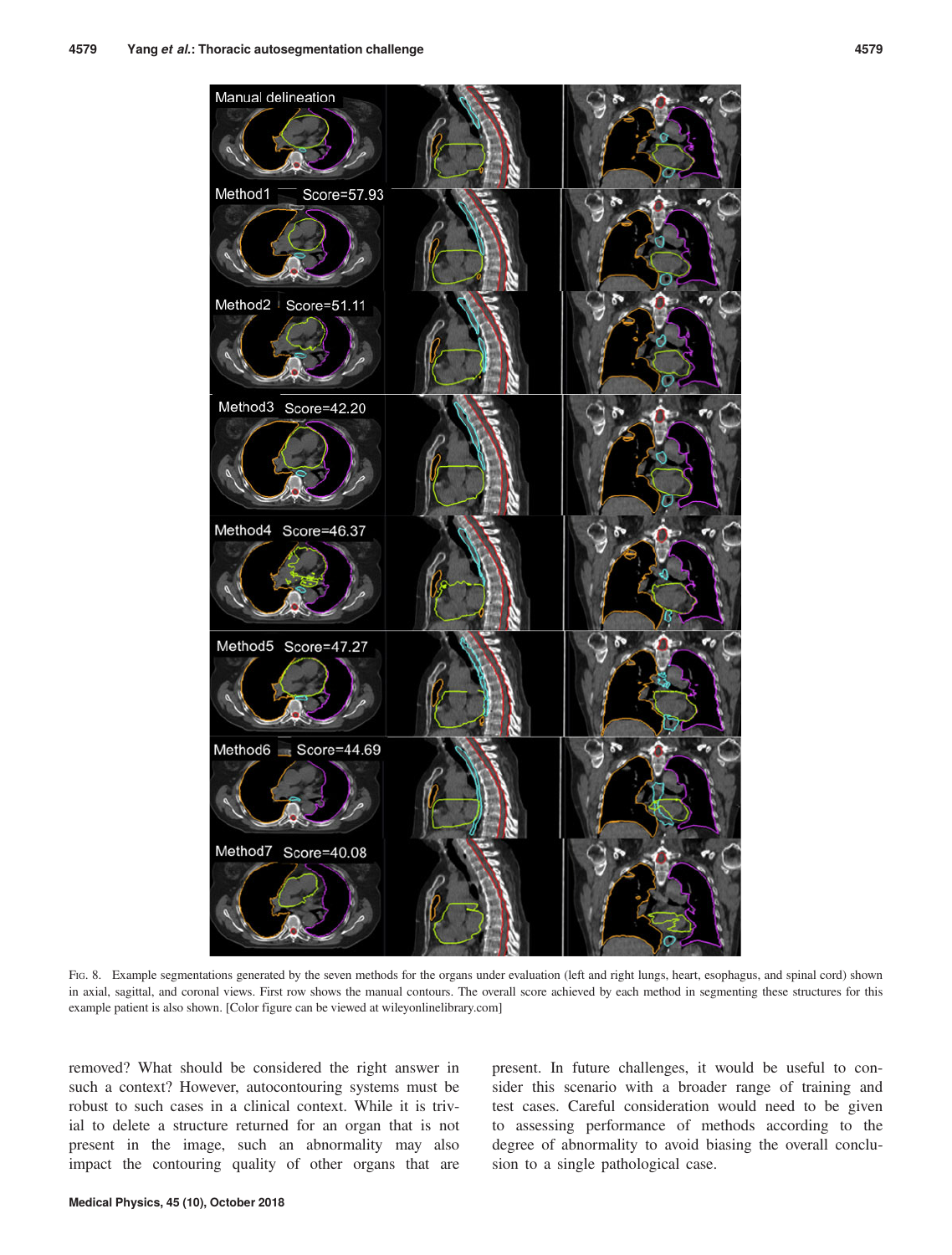## 4.B.2 What limits use of autocontouring in clinical practice?

Commercial autocontouring systems have been available for 10 yr. However, in an audience poll at AAMD 2017, while approximately 80% of clinical institutions reported having autocontouring systems, only about 30% routinely use them. Anecdotally, the discontinued use may be attributed to two principal reasons: poor quality of results and poor workflow integration.

While current available model-based and atlas-based systems have been shown to reduce contouring time in clinical studies<sup>[31](#page-14-0)–[36](#page-14-0)</sup>, such studies often exclude cases with large abnormalities. Thus, although time may be saved in routine clinical practice for many cases, even a moderate number of "failure" cases that require more time to edit than would be required for manual contouring can lead to frustration and discontinuation of use by the clinical end user.

Some existing solutions may suffer from poor workflow integration; any additional demands on clinical users to navigate menus, to select, or to wait for autocontouring can be perceived as an additional time burden compared with manual contouring that outweighs any perceived benefit. Furthermore, most manual contouring tools are better suited to initial manual contouring than they are to editing of autogenerated structures. This, in turn, can lead to a poor perception of autocontouring, even if it is the editing tools that are the limiting factor.

#### 4.B.3 Future directions for autocontouring

The drawbacks limiting the use in clinical practice naturally highlight potential directions for autocontouring research. Autocontouring challenges, such as this one, do not reward "I don't know" as an answer. Users may prefer a system that does not return a contour where it has low confidence and indicates where manual intervention is most likely to be required. Future challenges should consider integrating the level of confidence into the scoring system or the automated detection of slices for editing. If some amount of manual editing is to be accepted as necessary, then there is also potential for innovation around the manual editing of existing structures in a more efficient manner. Evaluating and comparing such manual tools in an unbiased way present a challenge of its own.

While the majority of contouring for radiotherapy is currently performed on CT imaging, the increasing use of MRI is on the horizon. MRI presents an additional challenge for autocontouring. Autocontouring systems would need to adapt to variations in acquisition between institutions or even between different patients.

#### 4.C. Limitations of the challenge

Although the challenge largely succeeded in bringing together researchers to discuss and learn about the state of the art in autocontouring on thoracic CT, there were technical limitations in the data and methods that should be considered when interpreting the results.

Although an attempt was made to clearly define a contouring standard for the challenge, various aspects of the scoring of the autocontouring may have unfairly penalized some of the methods in the evaluation. The evaluation of left and right lungs was based on the clinical judgment of the boundaries between healthy lung and tumor. Methods that extended the contour into the target volume were penalized, despite the fact that this could be easily excluded by a Boolean operation after segmentation. Also for the lungs, it was hard to ensure consistency in the exclusion or inclusion of small vessels in the ground truth data. Additionally, the patient inclusion/exclusion criteria were not firmly defined, for example, the collapsed lung and esophageal extent were based on visual judgment instead.

The challenge also was limited in how it can be interpreted in a clinical context. Several structures of clinical interest were not evaluated, such as brachial plexus, heart chambers, coronary vessels, and bronchial tree. Furthermore, the relationship between the quantitative measures used in the challenge and their normalized summary scores has not been clearly demonstrated to correlate well with clinical utility.

#### 5. CONCLUSIONS

The 2017 AAPM Thoracic Auto-Segmentation Challenge provided a standardized dataset and evaluation platform for testing and discussing the state-of-the art automatic segmentation methods for radiotherapy. The benchmarking datasets were made available to the public through  $TCIA<sup>15</sup>$  $TCIA<sup>15</sup>$  $TCIA<sup>15</sup>$  and the evaluation platform was made available at our challenge website. $^{11}$  $^{11}$  $^{11}$  In line with current trends, we observed that deep-learning approaches outperformed the multi-atlas segmentation approaches. Roundtable discussion identified lack of good segmentation validation tools integrated into the clinical workflow as a main limiting factor for clinical implementation of autosegmentation methods and suggested segmentation selfevaluation as a possible solution for clinical integration.

## ACKNOWLEDGMENTS

The challenge organizers thank Artem Mamonov and Andrew Beers from Harvard Medical School for providing valuable support in creating the challenge scoring system on the challenge website, Kirk Smith and Tracy Nolan from the University of Arkansas for Medical Sciences for data curation to TCIA, Tim Lustberg from Maastro Clinic for data collection, and AAPM for sponsoring this challenge. Of the challenge participants, Brent van der Heyden thank Frank Verhaegen and Mark Podesta for valuable discussions; Bruno Oliveira thank Sandro Queirós, Pedro Morais, Helena R. Torres, Jaime C. Fonseca, Jo ao Gomes-Fonseca, and Jo ao L.